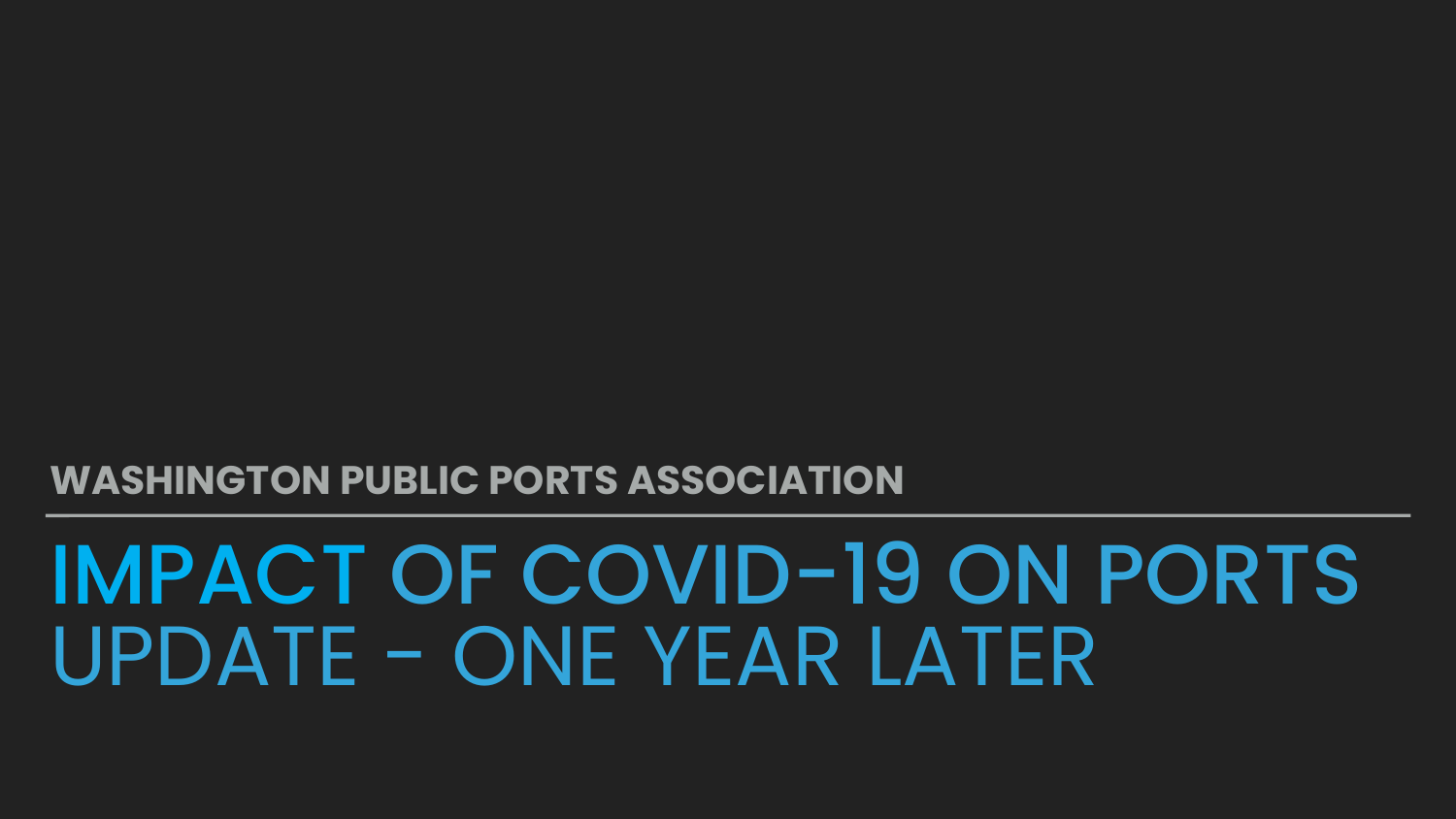## **COVID-19** : WHERE WE WERE **COVID-19** : WHERE WE WERE

- ▸ Ports deemed essential
- ▸ Continue to Serve, Safely
	- ▸ Access to PPE
	- ▸ Safety protocols allowed construction to continue
	- ▸ Ports partner on testing and vaccination
	- ▸ Keep local economies moving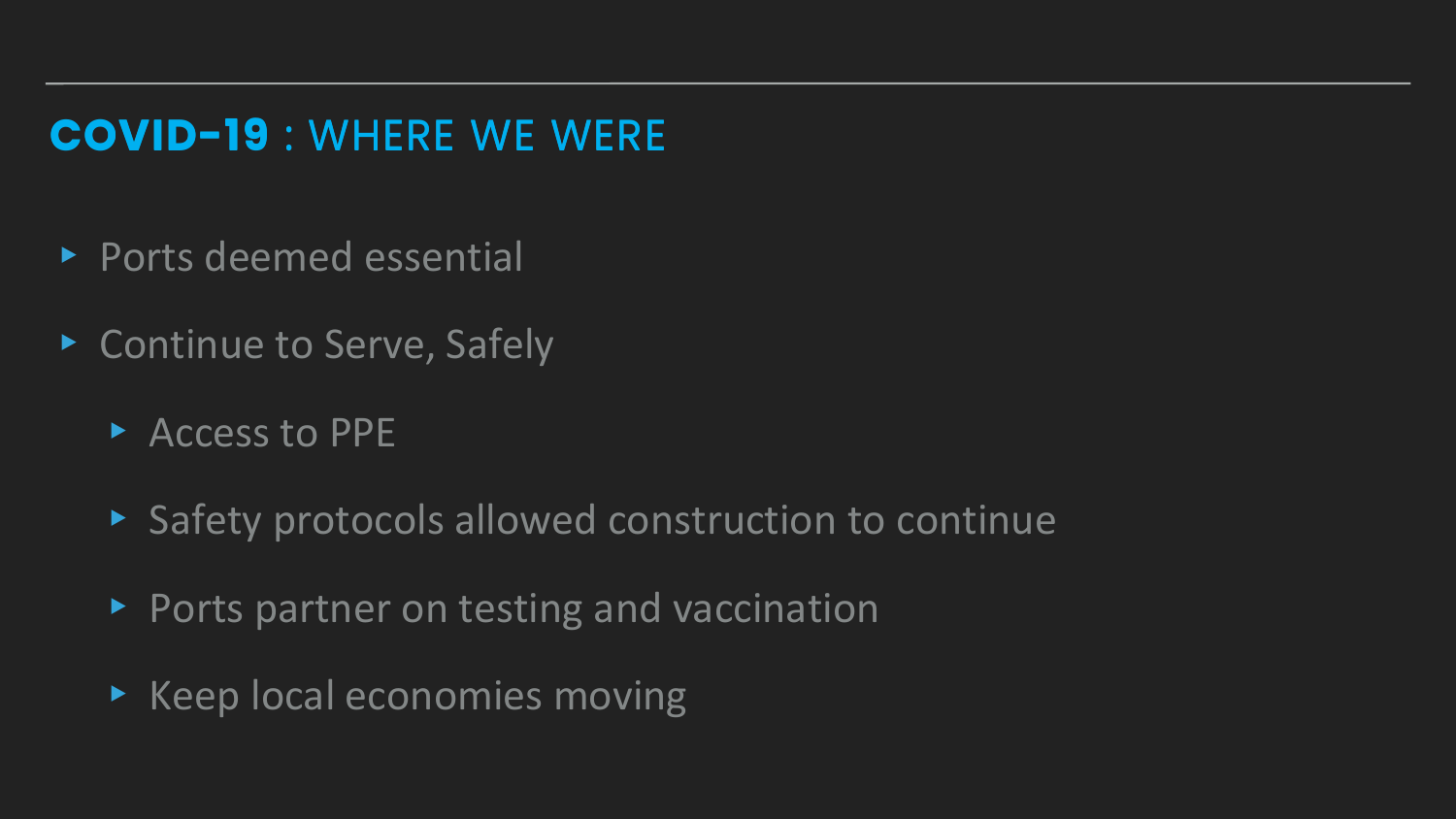- Factory shutdowns
- ▸ V-shaped demand curve
- Parts shortages
- ▸ Shipping delays
- **Insufficient** equipment availability
- ▸ Labor availability & shortages
- Factory shutdowns
- Source: Association of American Railroads

Chokepoints throughout the freight logistics chain are squeezing the rail network. Railroads are working to add intermodal capacity and maintain network fluidity to keep other essential commodities flowing.



### **COVID-19** : WHERE WE ARE TODAY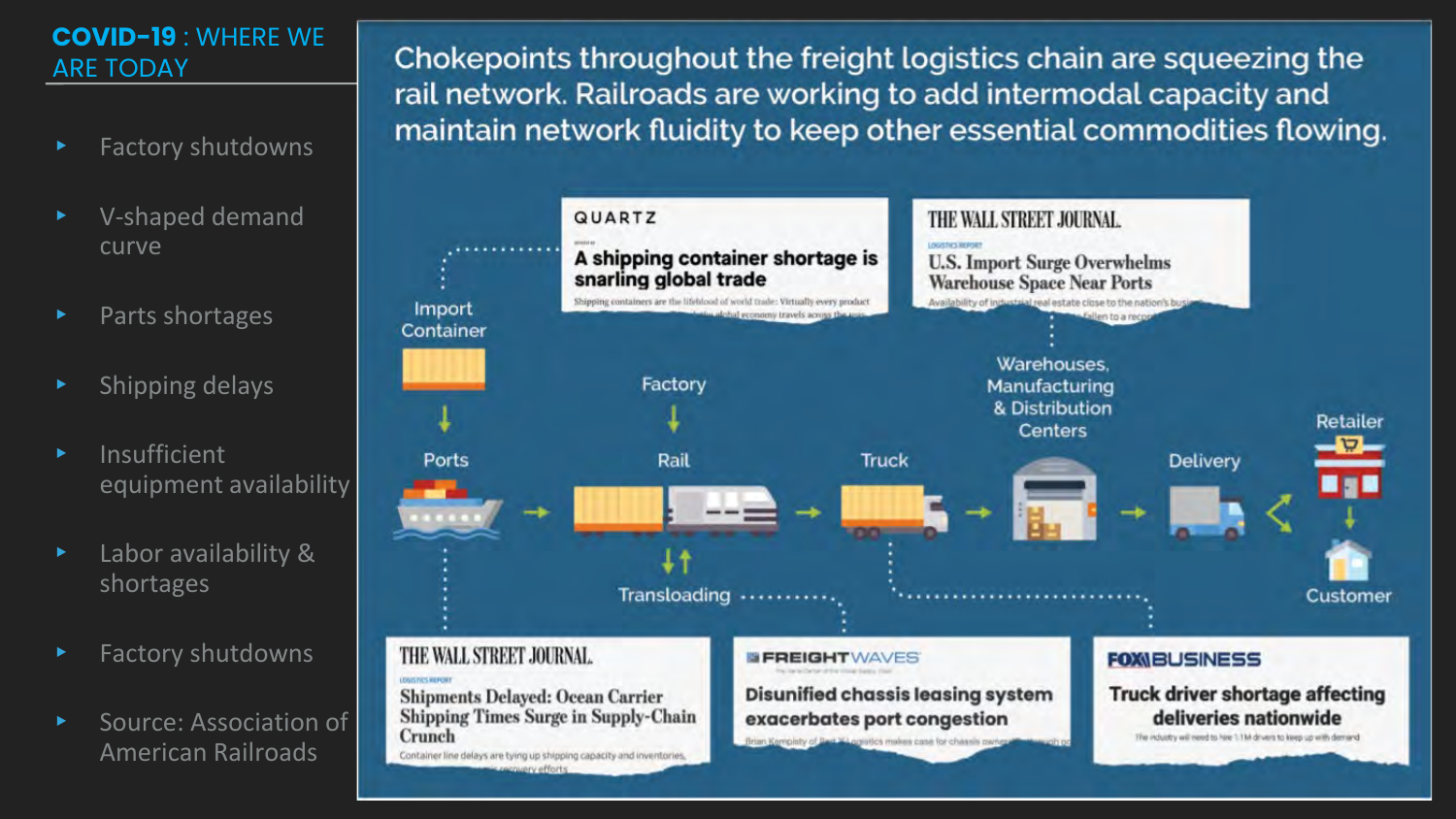## **Pandemic Port Congestion:** The Big Picture

## ANATOMY OF A GLOBAL<br>SUPPLY CHAIN CRISIS

The global supply chain is a complex network of manufacturers, shippers, port facilities, logistics providers and transportation companies. Here's how the pandemic impacted nearly every link in the chain - and how we can prevent the next supply chain crisis.

### Spending **Extremes**

- . In response to the pandemic. U.S. consumer spending drops 30 percent in April 2020, then rebounds sharply later in the year -shocking a supply chain that had throttled back as economies fell into recession.
- When consumers start buying again, spending shifts dramatically from travel and entertainment to clothing. computers and household goods. Shipping demand skyrockets.

#### Manufacturing Whiplash

- \* As the pandemic spreads through Asia, factories close in places like China, Korea. Taiwan and Singapore that produce goods for U.S. consumption.
- \* Factory shutdowns and travel Jockdowns halt shipping and disrupt the global supply of shipping containers that will be needed for a late-2020 recovery.
- . When orders surge for medical equipment and PPE. Chinese factories unexpectedly come back online. The supply chain is unprepared.

### Shipping Volatility

- · Pre-pandemic, seagoing carriers cut capacity as the industry consolidated and reacted to new tarriffs and a global recession.
- = As economies suffer in 2020. carriers idle even more vessels and cancel additional routes.
- · When demand surges, ships aren't positioned to respond.
- · Demand for import cargo to the U.S. is so high, some shippers refuse to fill empty containers with U.S. exports before returning to Asia.

#### **Port Worker** Shortage

- Quarantines and Illness keep thousands of port workers off the docks in 2020.
- · At one gateway port, 1800. port workers are (temporarily) sidelined due to COVID-19 protocols.
- . The industry's urgent call to prioritize port workers for COVID testing and vaccination goes unanswered.

### Container Scarcity

- . The pandemic shutdown in Spring 2020 leaves 25 million containers in the wrong place. to meet resurgent demand later in the year.
- Container manufacturers. - predicting a yearlong drop in demand - slash production.
- North America faces a 40% container Imbalance - for 100 containers that arrive, only 40 are exported.
- A shortage of container chassis for semi trucks, caused by 2019 tariffs and aging equipment, compounds the problem.

### THE WAY FORWARD: **A RESILIENT SUPPLY CHAIN**

America's seaports are doing their part, investing \$31 billion in port infrastructure every year with plans to spend \$163 billion between 2021-2025 to Improve port facilities. To prevent future freight congestion, the nation needs long-term infrastructure investment for a secure, resilient supply chain - and to keep products abundant and affordable for American consumers.



#### Trucking **Shifts Gears**

- . When the pandemic hits, several large trucking companies go bankrupt. disrupting an industry that moves 71% of U.S. freight.
- · 100,000 trucking jobs are lost in 2020.
- · Remaining truckers are transferred from retail to priority industries such as food/beverage and cleaning supplies.
- · Quarantines in China also lead to driver shortages that trap consumer products with their overseas manufacturers.

#### **Fewer Flights** for Freight

ESSENTIAL RESILIENT UNITED. **SEAPORTS DELIVER** 

- · Shippers typically use empty cargo space on passenger flights - space that disappears when air travel all but ceases. during the pandemic.
- · Air freight volume rises 50% over 2019. Airlines fly at peak freight capacity - some even re-open dormant overseas passenger routes just to carry cargo - but the industry can anly meet 80% of demand.

@PortsUnited

@PortsUnited

www.aapa-ports.org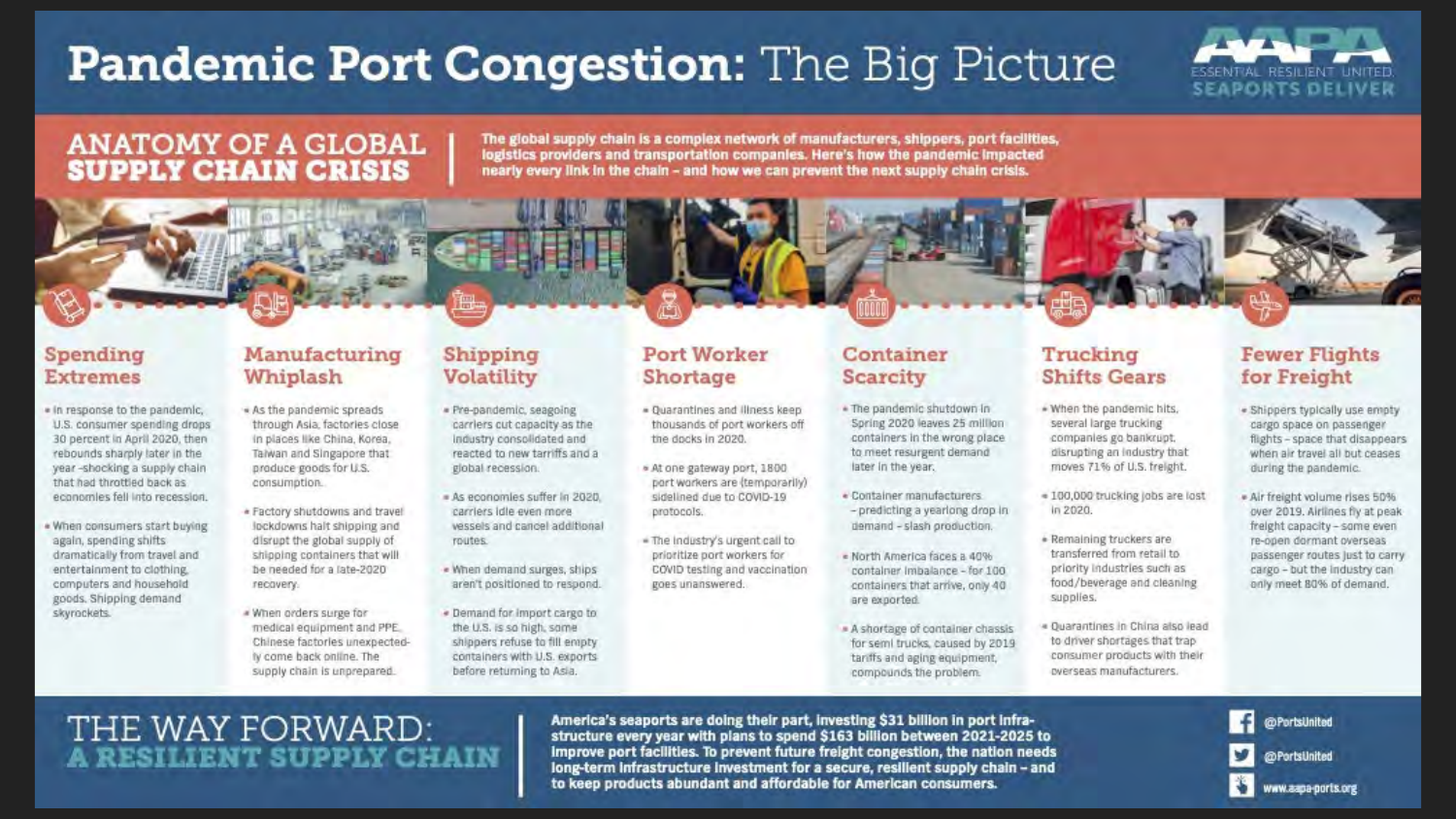## **PRESIDENTIAL ACTION**: WHERE WE ARE

- Executive Action in February 2021 designed to increase competition in markets where a small number of businesses have a large portion of market share
- October 13<sup>th</sup> Action
	- ▸ Ports of Los Angeles & Long Beach (CA) will sustain 24/7 operations
	- ▸ Retailers and parcel carriers to expand service to 24/7
	- ▸ Ports partner on testing and vaccination
	- ▸ Keep local economies moving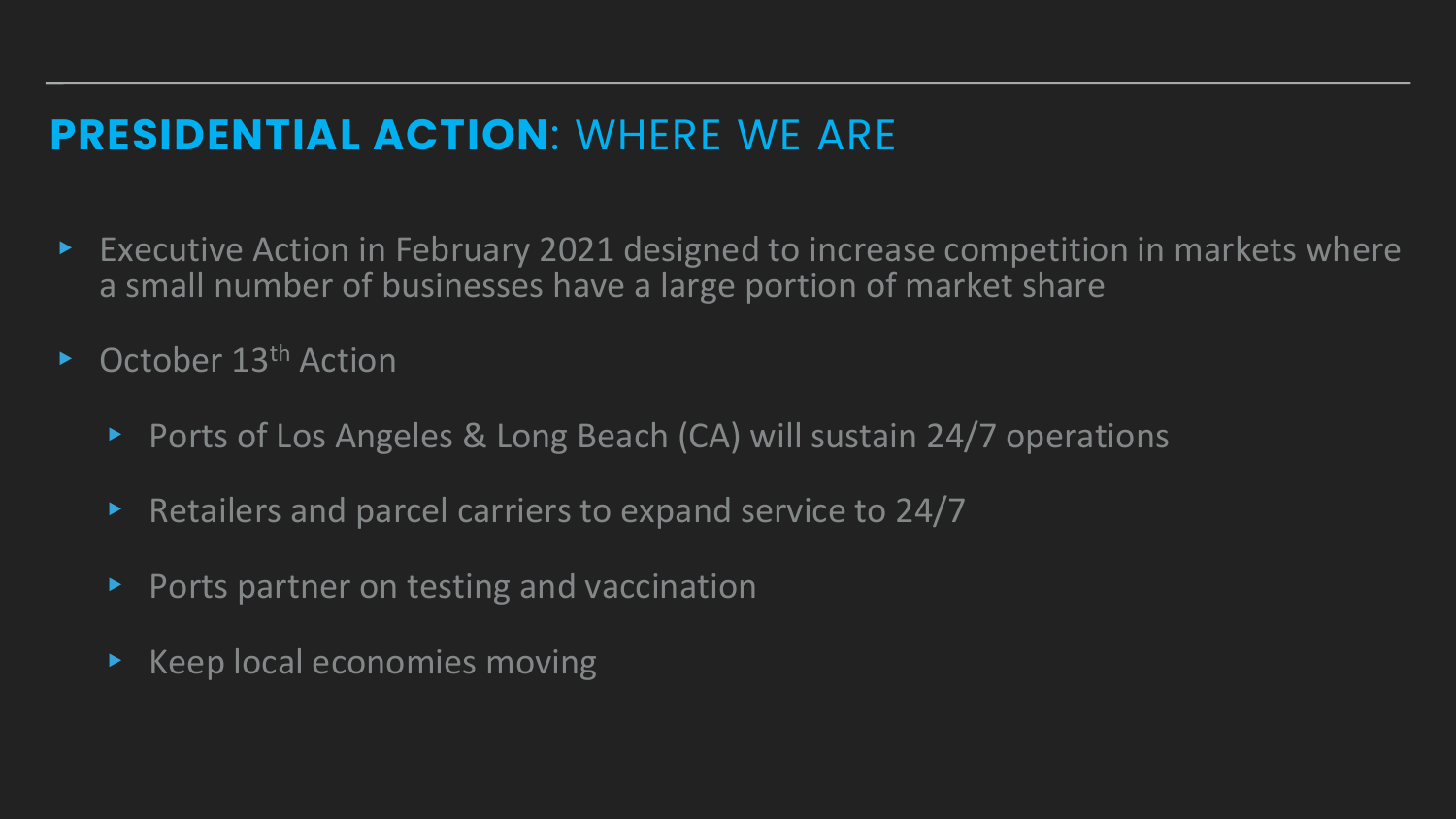## **REACTIONS**: SUPPLY CHAIN DISRUPTION

"If federal support is needed, I will direct all appropriate action. And if the private sector doesn't step up, we're going to call them out," Biden said. "Our goal is not only to get through this immediate bottleneck but to address the longstanding weaknesses in our transportation supply chain that this pandemic has exposed." President Joseph Biden

"We are seeing unprecedented times in the global supply chain…(it's) all hands on deck." John Wolfe, CEO, Northwest Seaport Alliance

"The supply chain disruptions we're experiencing reflect demand roaring back far faster than decades-old infrastructure can handle. President Joe Biden and this administration have been working to address near-term issues and invest in resilient port infrastructure." Pete Buttigieg, Secretary, United State Department of Transportation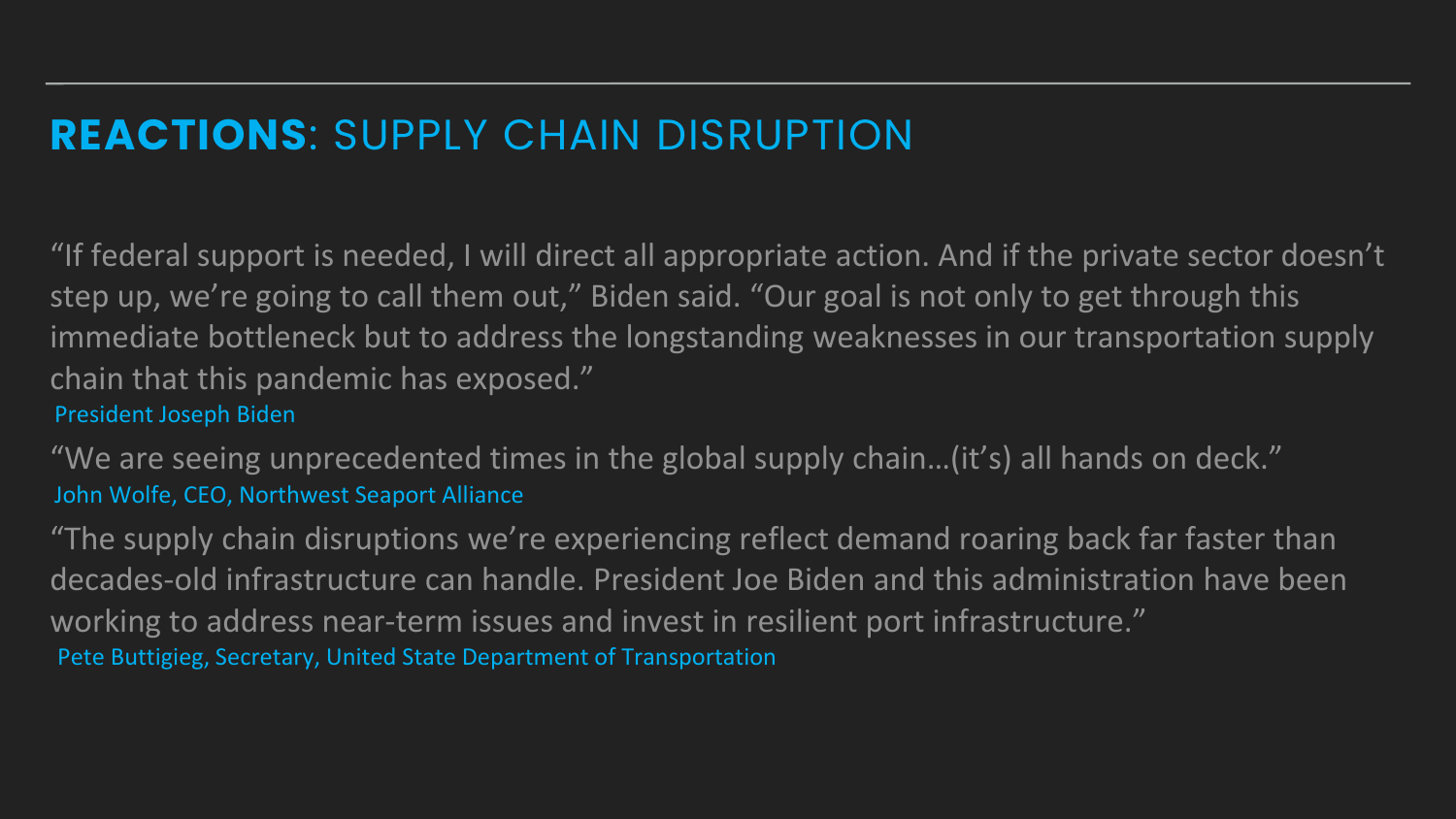## **BY THE NUMBERS**: SUPPLY CHAIN DISRUPTION

| $\triangleright$ Vessels waiting for a berth (at anchor or drifting) |          |               |       |                |       |               |  |  |  |  |
|----------------------------------------------------------------------|----------|---------------|-------|----------------|-------|---------------|--|--|--|--|
| Port                                                                 | July 30  | <b>Aug 13</b> | Sep 3 | Sep 17         | Oct 1 | <b>Oct 15</b> |  |  |  |  |
| Sea/Tacomal                                                          | 13       | 8             | 15    | 14             | 20    | 20            |  |  |  |  |
| LA/LB                                                                | 22       | 40            | 33    | 60             | 65    | 68            |  |  |  |  |
| Oakland                                                              | 6        |               |       | $\bf 0$        |       | $\bf{0}$      |  |  |  |  |
| Vancouver                                                            |          | 4             |       | 3              | 4     |               |  |  |  |  |
| Prince Rupert                                                        | $\bf{O}$ | 3             |       | $\bf{O}$       |       |               |  |  |  |  |
| TOTAL                                                                |          | 62            | 50    | $\prime\prime$ | 93    | 95            |  |  |  |  |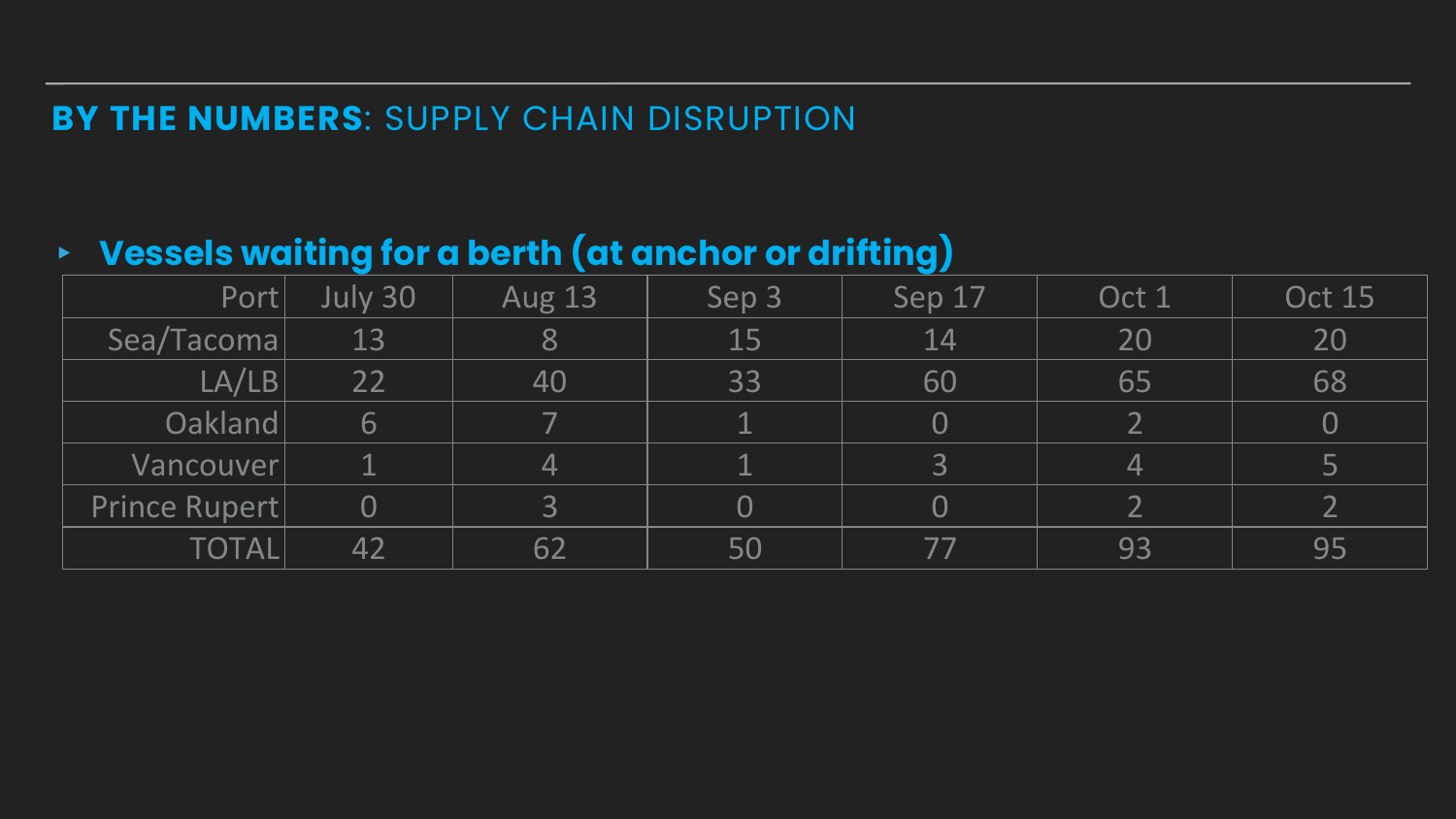## **BY THE NUMBERS**: SUPPLY CHAIN DISRUPTION

## ▸ **Weekly Train Starts (by destination)**

| Destination    | July 30        | <b>Aug 13</b> | Sep 3 | Sep 17 | Oct 1 | <b>Oct 15</b>   |
|----------------|----------------|---------------|-------|--------|-------|-----------------|
| Chicago (dest) | 19             | 20            | 21    | 19     | 18    | 20              |
| Chicago (bynd) | 18             | 18            | 16    | 20     | 21    | 19              |
| Portland       | $\overline{4}$ | $\mathbf{1}$  | 3     | 3      | 3     | 2 <sup>1</sup>  |
| All Others     | 13             | 11            | 13    | 11     | 9     | $\overline{1}2$ |
| <b>TOTAL</b>   | 54             | 50            | 53    | 53     | 51    | 53              |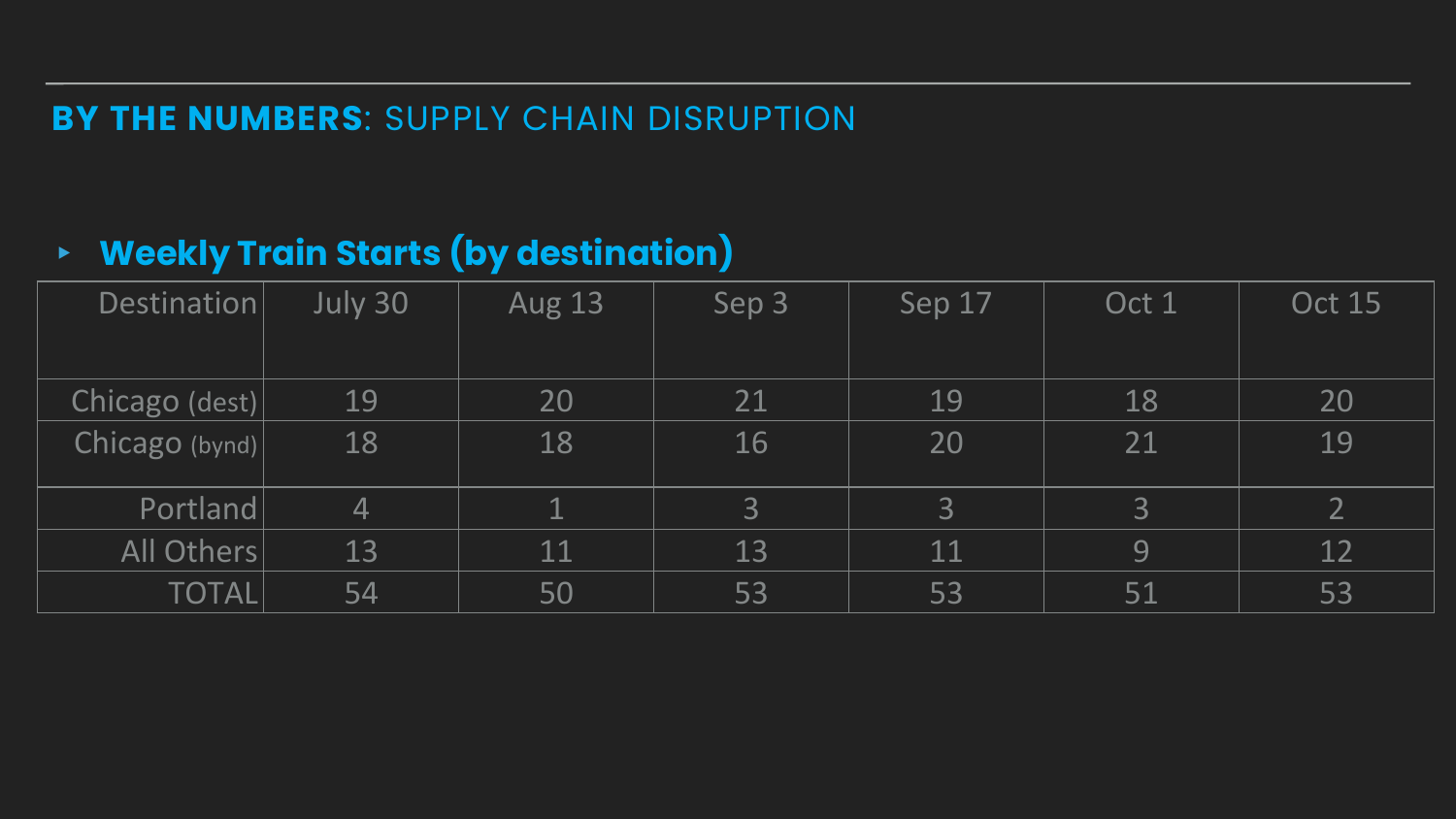- ▸ Union Pacific embargoed all west coast intermodal service for two weeks to allow its Chicago terminals to catch up
- ▸ Retailers are purchasing shipping containers and chartering their own vessels to gain greater control over supply chains
- ▸ International air passenger service continues to lag causing exporters to charter flights or look for new domestic customers
- ▸ Washington State exporters are challenged to secure containers

## **ANECDOTES**: SUPPLY CHAIN DISRUPTION